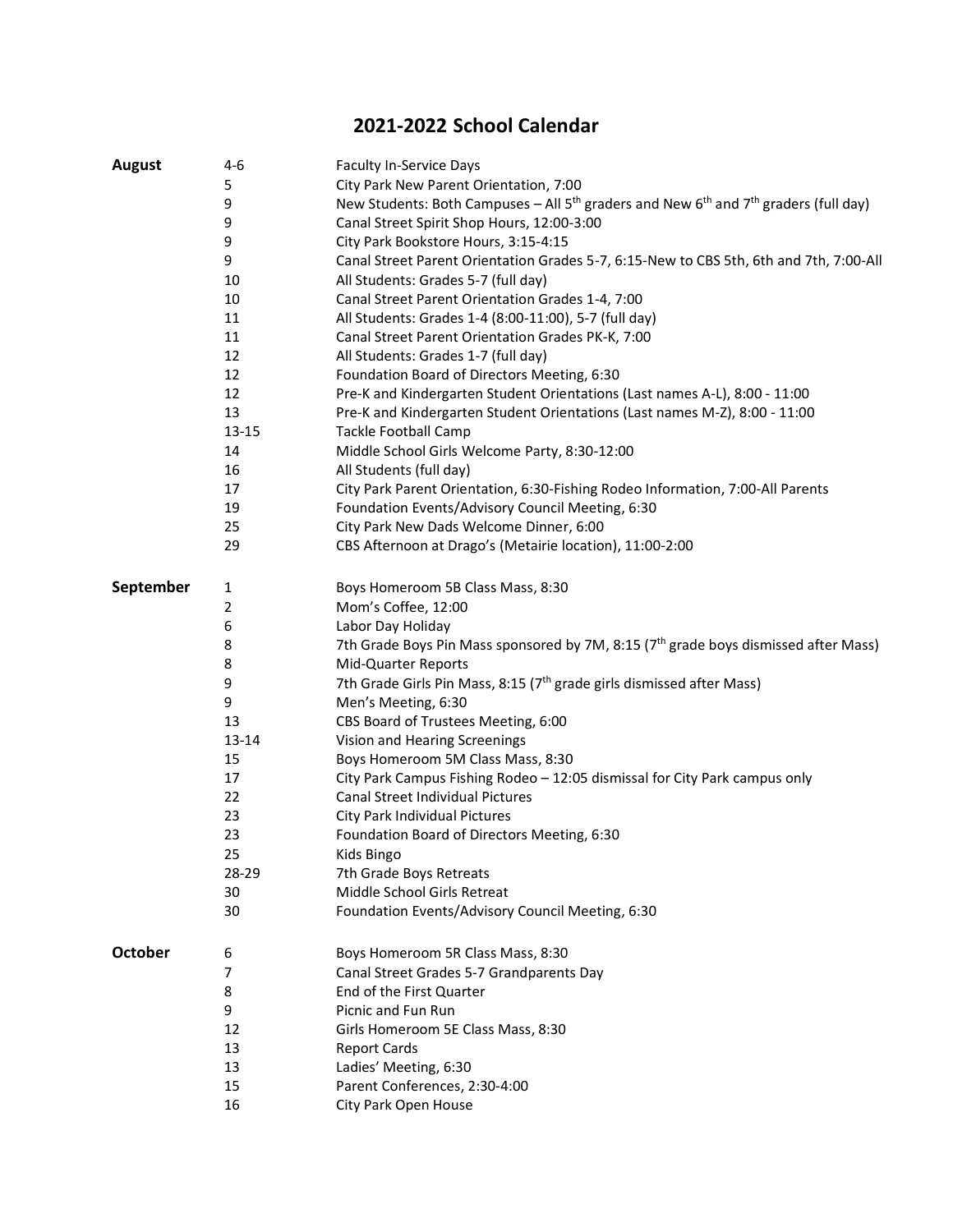|                 | 19        | Girls Homeroom 5S Class Mass, 8:30                                  |
|-----------------|-----------|---------------------------------------------------------------------|
|                 | 23        | Canal Street Open House                                             |
|                 | 25        | Middle School Spirit Day                                            |
|                 | 26-29     | Holidays - Fall Break                                               |
|                 | 26-27     | <b>Faculty Overnight Retreat</b>                                    |
| <b>November</b> | 1         | School Mass - both campuses                                         |
|                 | 3         | <b>Canal Street Individual Picture Retakes</b>                      |
|                 | 4         | City Park Picture Individual Picture Retakes                        |
|                 | 4         | Men's Meeting, 6:30                                                 |
|                 | 5         | City Park Grandparents Day                                          |
|                 | 8         | Holiday - Archdiocesan Convocation for all Catholic School teachers |
|                 | 10        | Boys Homeroom 5Z Class Mass, 8:30                                   |
|                 | 10        | <b>High School Applications Available</b>                           |
|                 | 10        | Mid Quarter Reports                                                 |
|                 | 11        | Canal Street Grades 3-4 Grandparents Day                            |
|                 | 12        | High School Applications Due to CBS                                 |
|                 | 13        | Gala - Dancing the Night Away, 6:30 Patron Party, 8:00 Gala         |
|                 | 15        | CBS Board of Trustees Meeting, 6:00                                 |
|                 | 19        | Half Day - 12:00 Dismissal                                          |
|                 | $22 - 26$ | <b>Thanksgiving Holidays</b>                                        |
| <b>December</b> | 4         | Saturday with Santa                                                 |
|                 | 6         | Canal Street Book Fair Week                                         |
|                 | 8         | School Mass - both campuses                                         |
|                 | 8         | Ladies' Christmas Luncheon                                          |
|                 | 9         | Canal Street Grades 1-2 Grandparents Day                            |
|                 | 9         | Men's Christmas Social, 6:30                                        |
|                 | 10        | CBS Application Deadline, 12:00                                     |
|                 | 11        | CBS Christmas Cocktail Party, 8:00-12:00                            |
|                 | 13-17     | Middle School Exams                                                 |
|                 | 15        | Boys Homeroom 6B Class Mass, 8:30                                   |
|                 | 17        | Christmas at CBS, 12:00 dismissal                                   |
|                 | 17        | End of the Second Quarter                                           |
|                 | 20-31     | Christmas Holidays                                                  |
|                 | 24        | Living Nativity - St. Anthony of Padua Church                       |
| January         | 3         | <b>School Resumes</b>                                               |
|                 | 5         | <b>Report Cards</b>                                                 |
|                 | 6         | Foundation Board of Directors Meeting, 6:30                         |
|                 | 8         | <b>CBS Admissions Test</b>                                          |
|                 | 8         | <b>High School Application Day</b>                                  |
|                 | 12        | Boys Homeroom 6C Class Mass, 8:30                                   |
|                 | 13        | Foundation Events/Advisory Council Meeting, 6:30                    |
|                 | 14        | Parent Conferences, 2:30-4:00                                       |
|                 | 17        | Martin Luther King, Jr. Holiday                                     |
|                 | 17        | Middle School Father-Daughter / Mother-Son Jazz Cruise              |
|                 | 19        | <b>Canal Street Homeroom Pictures</b>                               |
|                 | 20        | <b>City Park Homeroom Pictures</b>                                  |
|                 | 20        | Registration for Returning Students for 2022-2023 School Year Due   |
|                 | 24        | CBS Board of Trustees Meeting, 6:00                                 |
|                 | 25        | Alumni Association Board Meeting                                    |
|                 |           |                                                                     |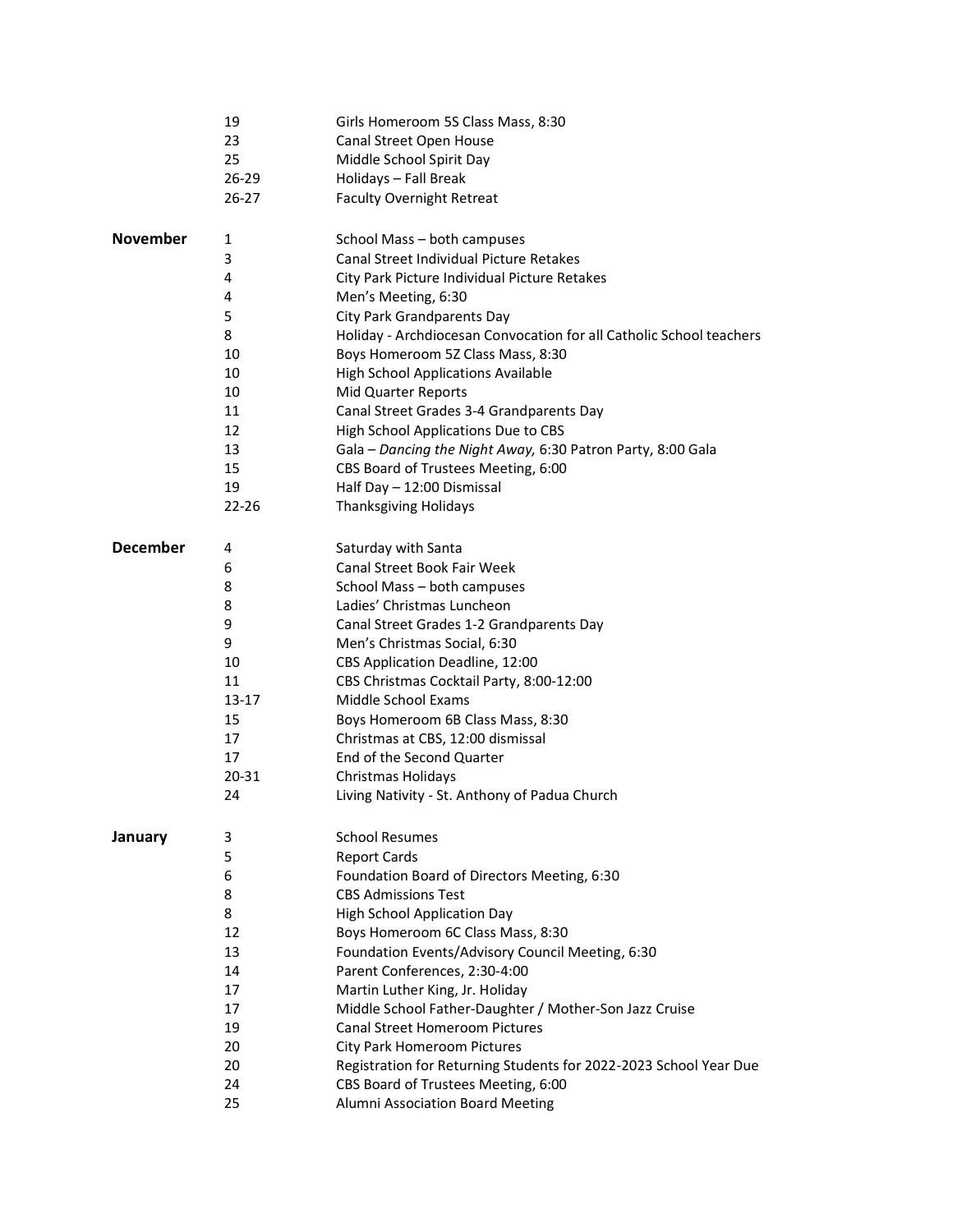|              | $25 - 26$      | 6th Grade Boys Retreats                                            |
|--------------|----------------|--------------------------------------------------------------------|
|              | 27             | Canal Street Grade Kindergarten Grandparents Day                   |
|              | 29             | CBS Admissions Make Up Test                                        |
|              | 29             | <b>Casino Night</b>                                                |
|              |                |                                                                    |
| February     | $\overline{2}$ | Mid Quarter Reports                                                |
|              | 2              | Boys Homeroom 6F Class Mass, 8:30                                  |
|              | $\overline{2}$ | Ladies' Meeting, 6:30                                              |
|              | 7              | CBS Admission Status Letters Mailed (this week)                    |
|              | 8-9            | 5 <sup>th</sup> Grade Boys Retreat                                 |
|              | 8              | Girls Homeroom 6K Class Mass, 8:30                                 |
|              | 15             | Girls Homeroom 6R Class Mass, 8:30                                 |
|              | 18             | <b>High Schools Notify Accepts</b>                                 |
|              | 24             |                                                                    |
|              |                | Pre-K and Kindergarten Parade, Canal Street Campus 12:00 dismissal |
|              | 24             | City Park Campus Full Day                                          |
|              | 25-28          | Mardi Gras Holidays                                                |
| <b>March</b> | $1 - 4$        | Mardi Gras Holidays continued                                      |
|              | $2 - 5$        | Washington, DC Trip (6th and 7th graders)                          |
|              | 10             | Foundation Board of Directors Meeting, 6:30                        |
|              |                |                                                                    |
|              | 11             | Ladies' Tennis Tournament                                          |
|              | 11             | End of the Third Quarter                                           |
|              | 14             | Speech Night - 7th Grade Boys                                      |
|              | 15-16          | Speech Nights - 6th Grade Boys                                     |
|              | 16             | Boys Homeroom 6J Class Mass, 8:30                                  |
|              | 16             | <b>Report Cards</b>                                                |
|              | 17             | Speech Night - 7th Grade Girls                                     |
|              | 17             | Foundation Events/Advisory Council Meeting, 6:30                   |
|              | 18             | Mother-Son Bowling Party for Grades 1-4, 4:00                      |
|              | 19             | Father-Daughter Dance for Grades PK-4, 6:30                        |
|              | 21             | City Park Book Fair Week                                           |
|              | 21             | CBS Board of Trustees Meeting, 6:00                                |
|              | $21 - 22$      | Speech Nights - 5th Grade Boys                                     |
|              | 22             | Girls Homeroom 7D Class Mass, 8:30                                 |
|              | 23             | Boys Homeroom 7C Class Mass, 8:30                                  |
|              | 23             | Speech Night - 6th Grade Girls                                     |
|              | 24             | Speech Night - 5th Grade Girls                                     |
|              | 25             | Parent Conferences, 2:30-4:00                                      |
|              | 26             | <b>First Communion</b>                                             |
|              | 29             | Girls Homeroom 7W Class Mass, 8:30                                 |
|              | 31             | Canal Street Grade Pre-K Grandparents Day                          |
|              | 31             | Men's Meeting, 6:30                                                |
|              |                |                                                                    |
| <b>April</b> | $\mathbf{1}$   | <b>Canal Street Easter Pictures</b>                                |
|              | $5 - 8$        | <b>Standardized Testing</b>                                        |
|              | 8              | Middle School Girls Student Service Day                            |
|              | 8              | Alumni Cocktail Party, 7:00                                        |
|              | 9              | Alumni Crawfish Boil, 12:00                                        |
|              | 13             | Mid Quarter Reports                                                |
|              | 13             | Living Way of the Cross - St. Anthony of Padua Church              |
|              | 13             | Half Day (12:00 dismissal) and Faculty Spring Afternoon Retreat    |
|              | 14-18          | Easter Holidays                                                    |
|              |                |                                                                    |